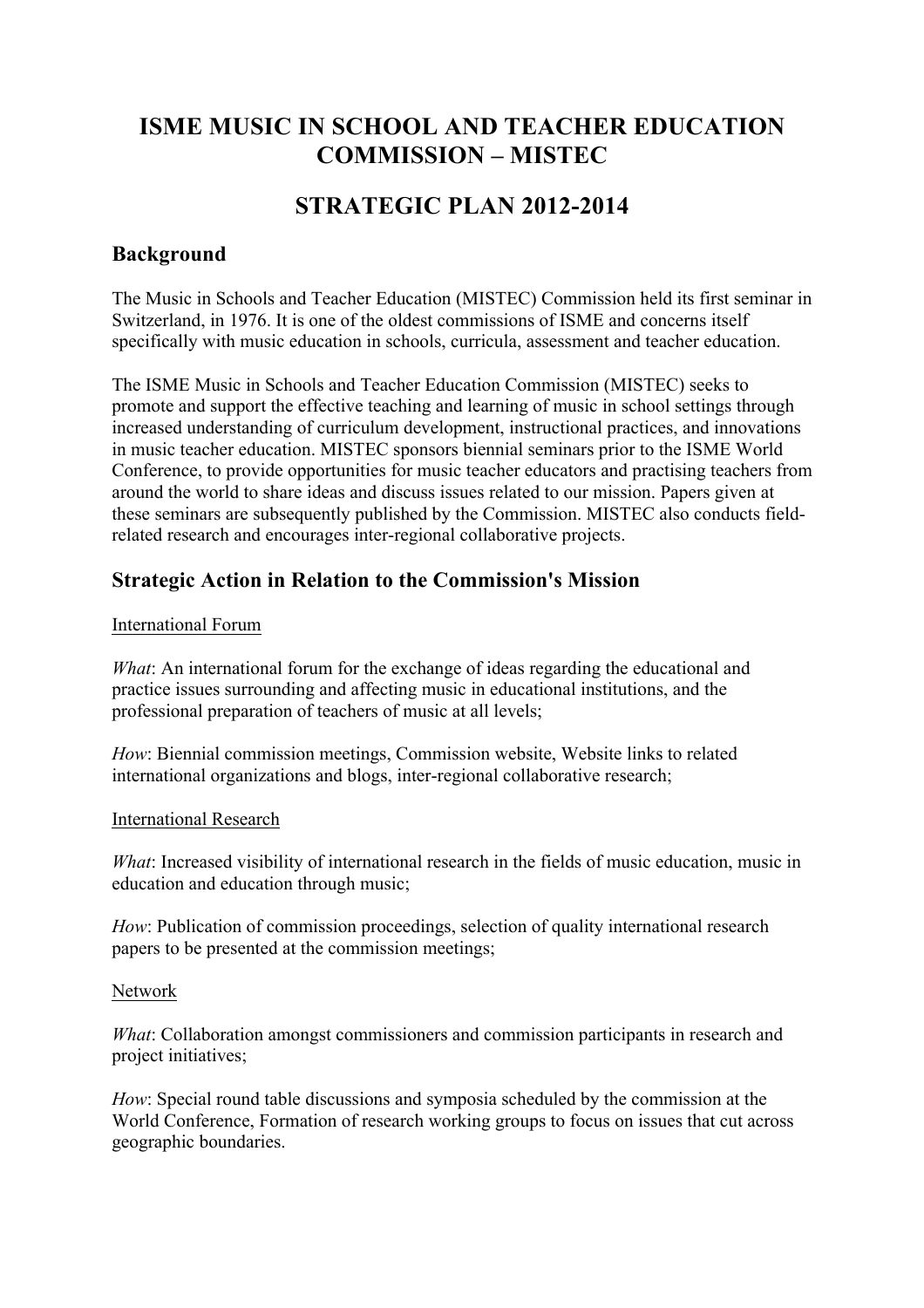#### Ensuring Provision of Music to all Children

*What*: Application of technologies and products to enhance the musical experiences of children in learning situations;

*How*: Accommodating commission sessions that workshop music instruments and equipment for various levels of music creativity teaching.

## **Strengths of the ISME Music in School and Teacher Education Commission, MISTEC**

- A dedicated group of persons who believe in the importance of music for all children worldwide;
- Commission leaders with institutional history and long-term investment in the ISME organisation;
- A committed team of loyal seminar participants that collectively provide hundreds of hours of research and practice in music education;
- The opportunity to share with professionals from countries where the cultural significance and provisions for music education continue to be a challenge, and to demonstrate effective education practices and services found in some countries;
- A strong collective knowledge base regarding innovative music teaching and learning practices and technologies for learners of all abilities
- Accumulated publications and Seminars that comprise an important teacher education resource for both music teachers and teacher educators.

## **Opportunities provided through MISTEC**

- An international forum for exchange of knowledge and ideas;
- An international field for information gathering;
- An international group of experts in the practice of music in schools and in music teacher education;
- Scope for collaborative scholarly endeavours;
- An extensive base of cultural contexts for the development of music education ideas and practices;
- An authoritative source of material on music education.

### **Strategic Activities**

- Dialogue amongst commissioners in developing the commission's activities;
- Interactive consultation amongst commission members;
- Inter-cultural project/collaboration between commission/ers and seminar host/s;
- Development project/activity in the seminar host country:
- Publication and dissemination of knowledge/research findings/seminar output.

### **MISTEC COMMISSION CHAIRS**

Up to 1984 Bernhard Binkowski - Federal Republic of Germany<br>1984-1988 Don C. Robinson - United States of America Don C. Robinson - United States of America